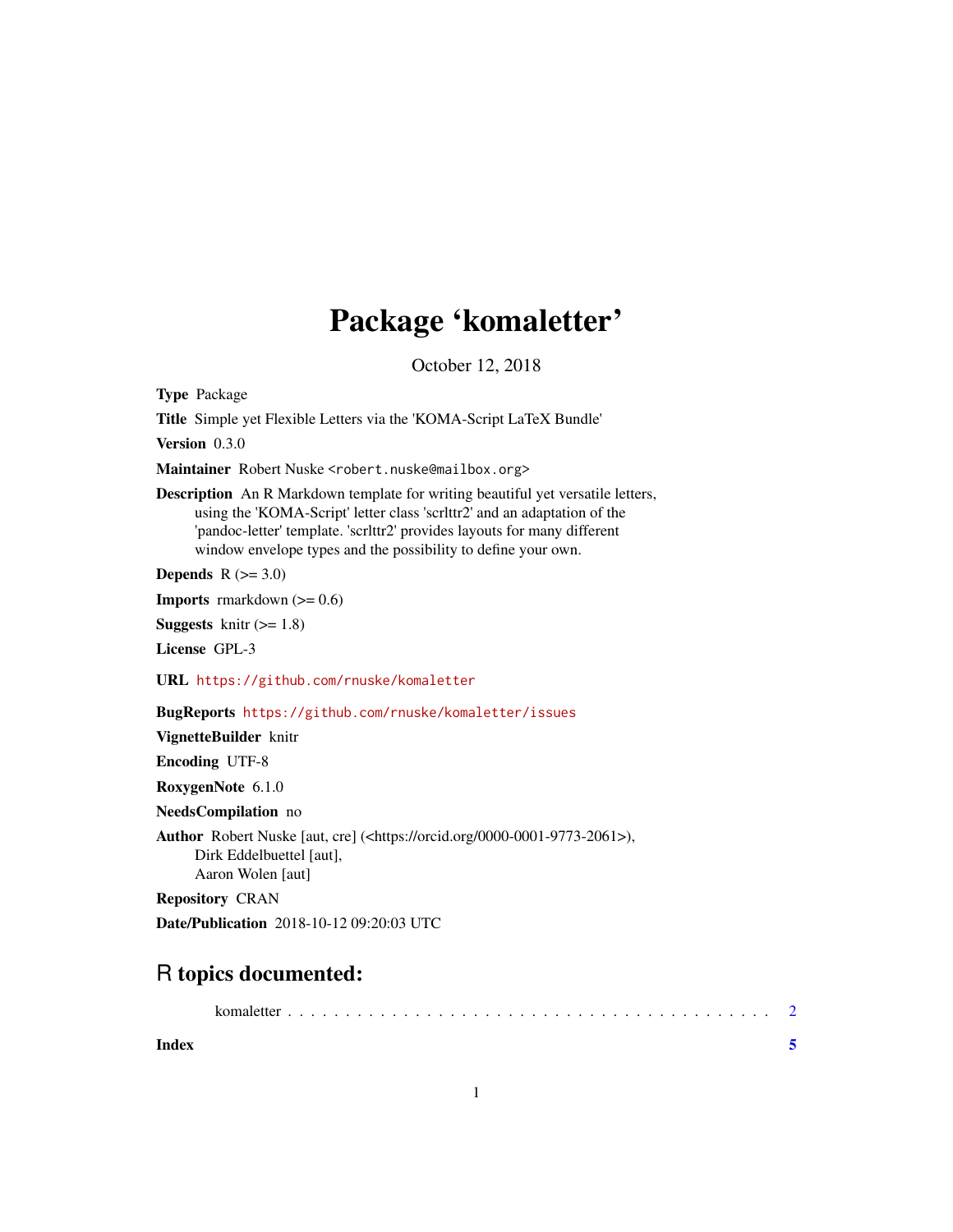#### Description

A format for LaTeX letters via R Markdown using the KOMA-Script class 'scrlttr2'. It provides layouts for many different window envelope types (German, US, French, Japanese, ...) and the possibility to define your own.

#### Usage

komaletter(..., keep\_tex = FALSE)

#### Arguments

| .        | Additional arguments to pdf_document                                                             |
|----------|--------------------------------------------------------------------------------------------------|
| keep_tex | A boolean toggle to select whether intermediate LaTeX files are to be kept,<br>defaults to FALSE |

#### Value

R Markdown output format to pass to [render](#page-0-0)

#### Letter features

Various aspects of the letter can be customized via the following variables in the R Markdown document metadata (aka YAML header).

Although it rarely makes sense to write a letter without sender and recipient, a komaletter can be constructed by merely specifying the output format. All other variables are optional.

Most commonly used variables:

| <b>Description</b>                                                     |
|------------------------------------------------------------------------|
| Writer of the letter.                                                  |
| Address of the sender; takes a YAML sequence for a multi-line address. |
| Name and address of the recipient; takes a YAML sequence.              |
| Custom date; if not specified, current date will be inserted.          |
| Subject line.                                                          |
| Text for the salutation.                                               |
| Text for the complementary close.                                      |
| Typed signature or image placed below closing.                         |
| Allows adjustment of vertical space before signature.                  |
|                                                                        |

All variables understood by 'rmarkdown''s 'pdf\_document' format may be used in addition to the 'komaletter' variables defined in the following table to further customize your letter. For modifications of the layout please refer to the vignette 'Introduction to komaletter'.

Further variables defined by komaletter: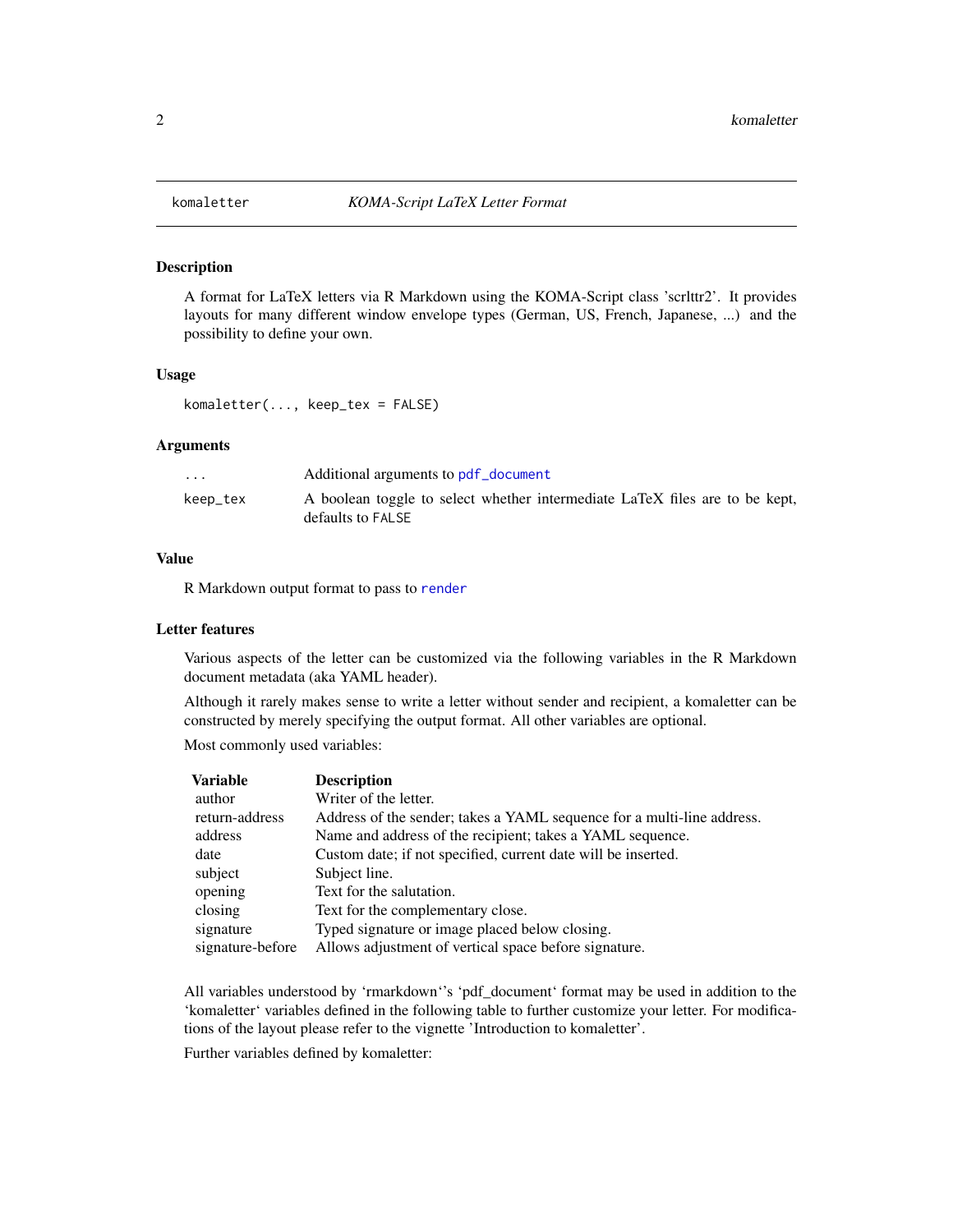#### <span id="page-2-0"></span>komaletter 3

| Variable     | <b>Description</b>                                                                                        |
|--------------|-----------------------------------------------------------------------------------------------------------|
| lco          | Letter Class Option File. Either name of a standard KOMA-Script LCO (e.g. DIN, SN, ) or path to custom LC |
| lang         | Language code according to BCP 47 (e.g. en or en-GB).                                                     |
| papersize    | Size of paper eg. 'a4', 'letter'.                                                                         |
| return-phone | Phone number of sender used in letter head.                                                               |
| return-email | Email address of sender used in letter head.                                                              |
| return-url   | Website of sender used in letter head.                                                                    |
| place        | Sender's place used near date.                                                                            |
| yourref      | Addressee's reference as part of reference line.                                                          |
| yourmail     | Date of addressee's referenced mail as part of reference line.                                            |
| myref        | Sender's reference as part of reference line.                                                             |
| customer     | Customer number as part of reference line.                                                                |
| invoice      | Invoice number as part of reference line.                                                                 |
| cc           | Recipients to be carbon-copied; can take a list for multiple recipients.                                  |
| encl         | List of enclosures.                                                                                       |
| ps           | Text to be added at the end of the letter as a postscript.                                                |
| komaoption   | Specify further KOMA options; takes a list (see KOMA-Script documentation).                               |
| parskip      | Defines how to mark new paragraphs, e.g. false, full, half (see KOMA-Script documentation)                |

The source of the example letter vignettes show several of these options in use.

#### References

JJ Allaire, R Foundation, Hadley Wickham, Journal of Statistical Software, Yihui Xie, Ramnath Vaidyanathan, Association for Computing Machinery, Carl Boettiger, Elsevier, Karl Broman, Kirill Mueller, Bastiaan Quast, Randall Pruim, Ben Marwick, Charlotte Wickham, Oliver Keyes and Miao Yu (2017). rticles: Article Formats for R Markdown. R package version 0.4.1. [https://cran.](https://cran.r-project.org/package=rticles) [r-project.org/package=rticles](https://cran.r-project.org/package=rticles)

JJ Allaire, Joe Cheng, Yihui Xie, Jonathan McPherson, Winston Chang, Jeff Allen, Hadley Wickham, Aron Atkins, Rob Hyndman and Ruben Arslan (2017). rmarkdown: Dynamic Documents for R. R package version 1.6. <https://cran.r-project.org/package=rmarkdown>

Yihui Xie (2017). knitr: A General-Purpose Package for Dynamic Report Generation in R. R package version 1.17.

Aaron Wolen (2017). pandoc-letter. GitHub Repository. [https://github.com/aaronwolen/](https://github.com/aaronwolen/pandoc-letter) [pandoc-letter](https://github.com/aaronwolen/pandoc-letter).

Dirk Eddelbuettel and Aaron Wolen (2017). linl: 'linl' is not 'Letter'. R package version 0.0.2. <https://cran.r-project.org/package=linl>

#### See Also

[linl](#page-0-0)

#### Examples

```
## Not run:
rmarkdown::draft("MyLetter.Rmd", template="pdf", package="komaletter")
rmarkdown::render("MyLetter.Rmd")
```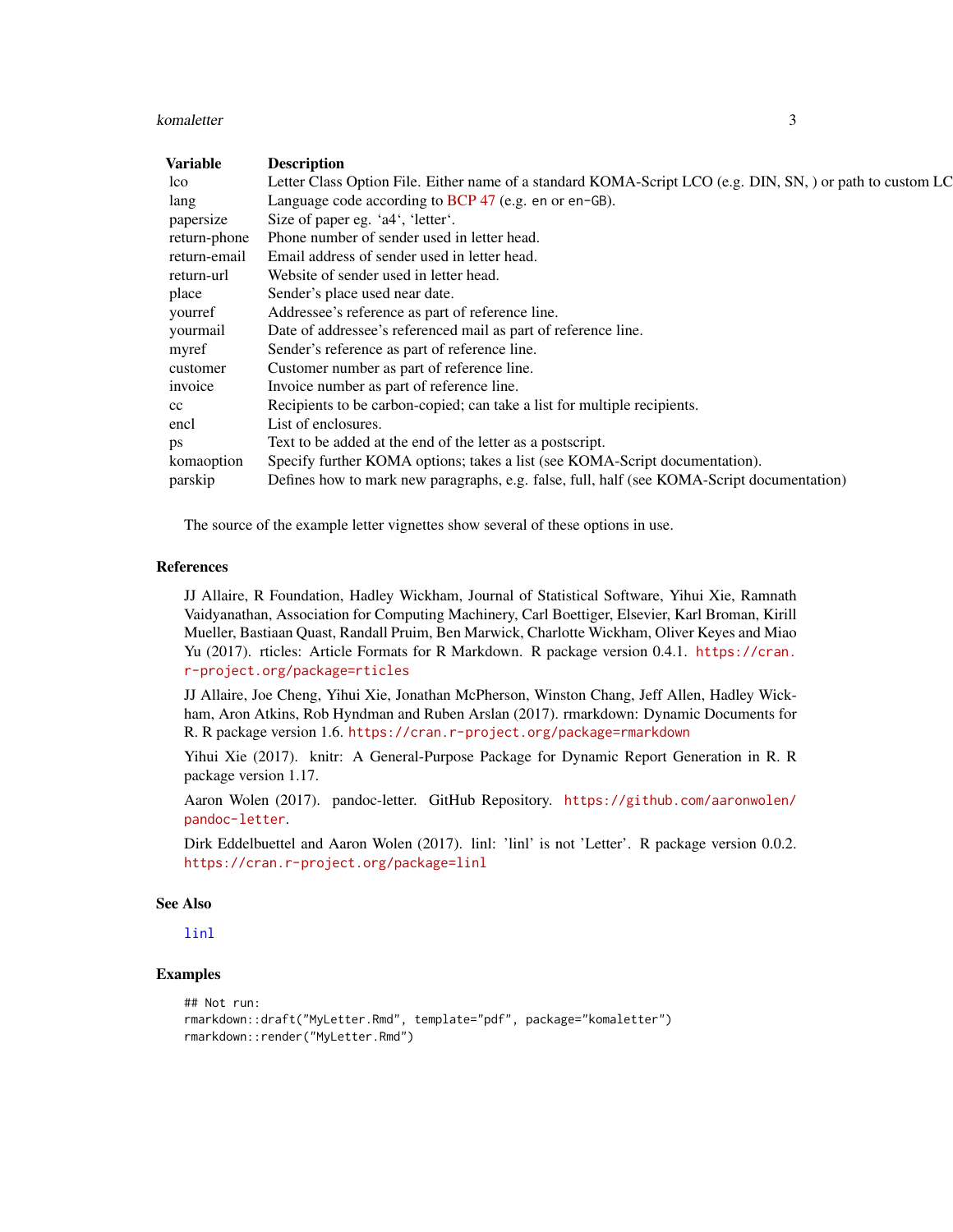komaletter

## End(Not run)